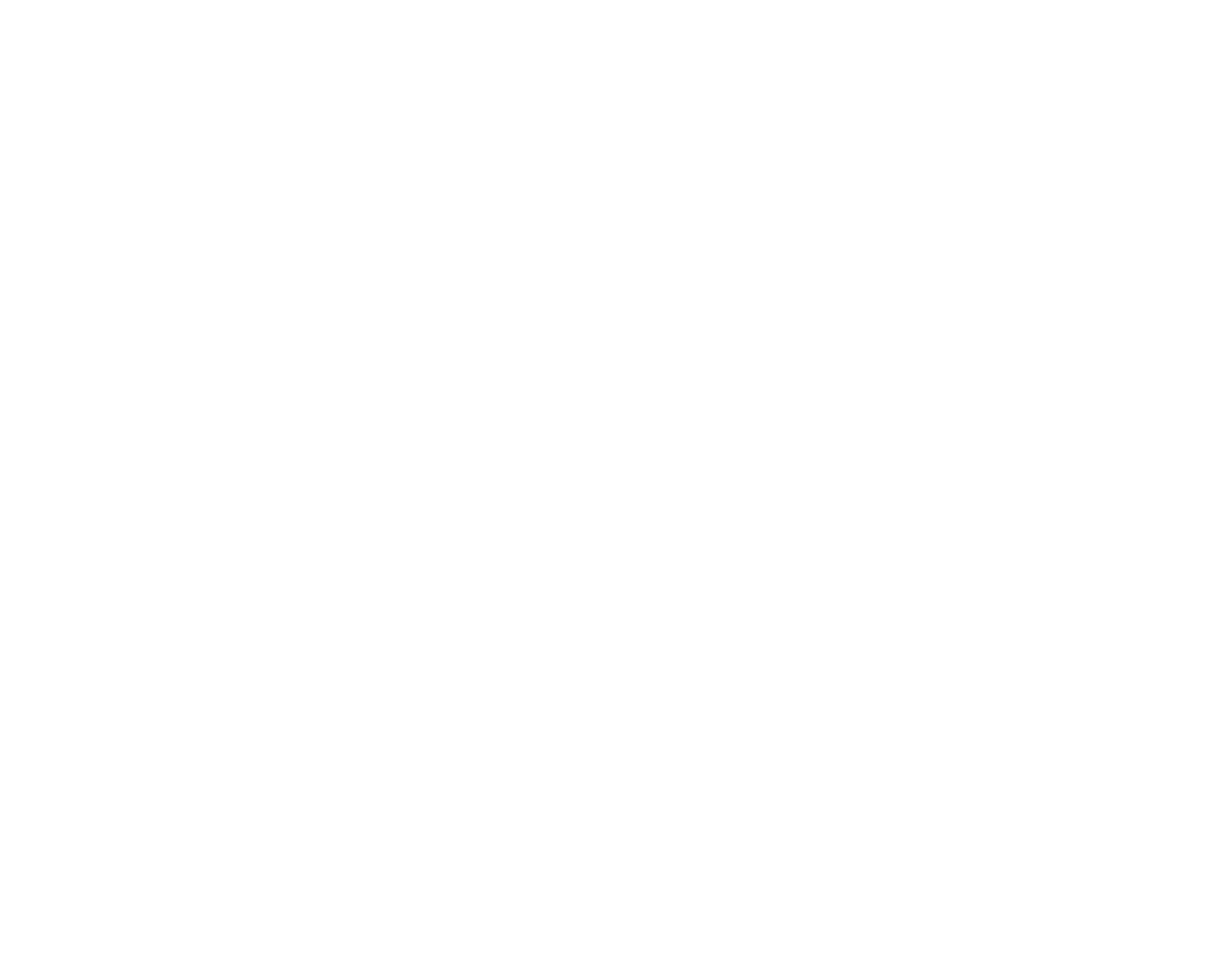Note: Please enter data for students who have graduated in year 2015-16 from your institute and got admitted in PG/PhD program of a top 2. Institutions ranked as top institutions in the following ranking bodies namely India Ranking 2016, QS World Ranking 2016, THE World University Ranking 2016.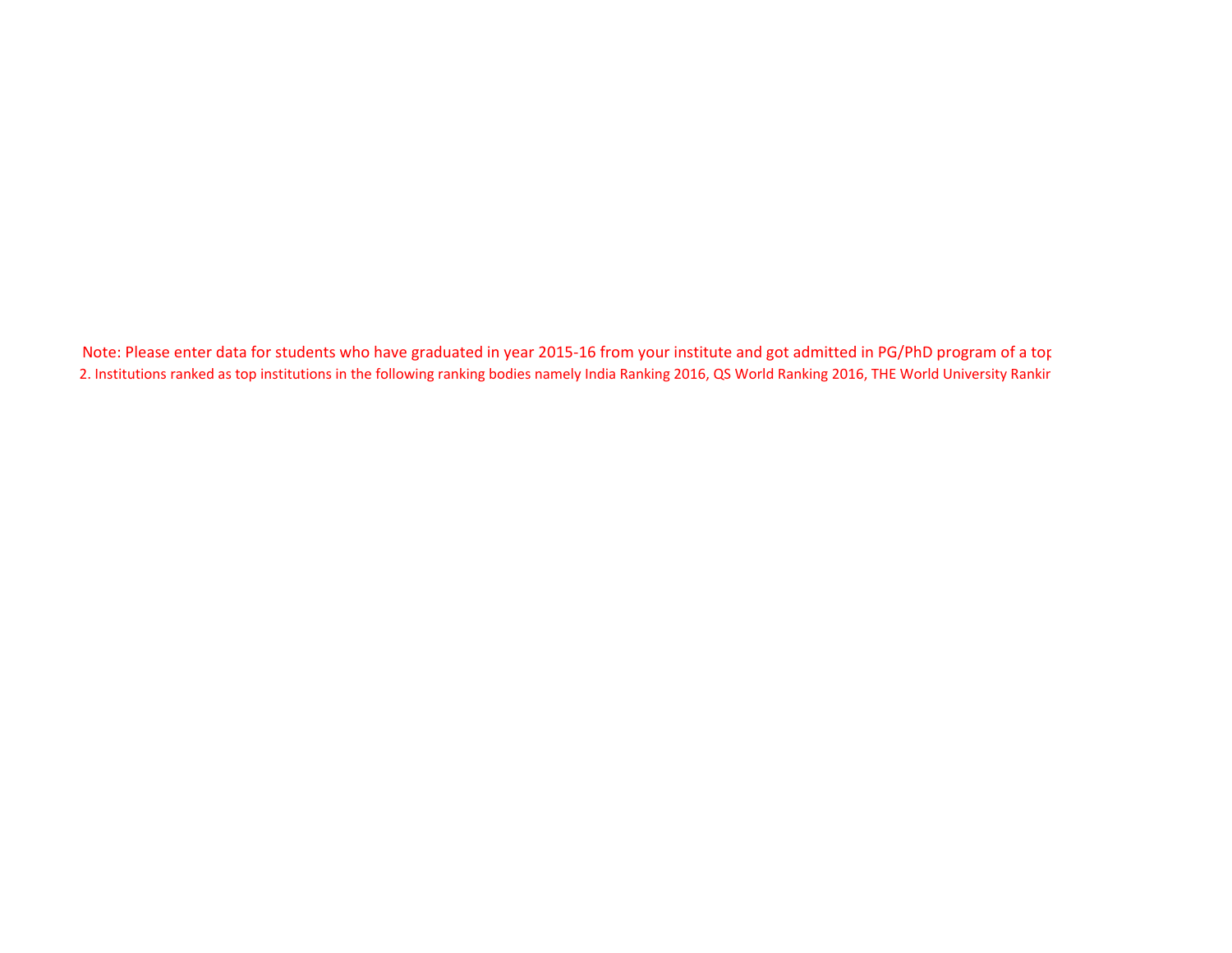| 61 09RS039 | Tarasankar Etsankar@iiserkol.ac.in       | Cl |
|------------|------------------------------------------|----|
| 65 10RS022 | Nil Kamal Ha nilkamal2011@iiserkol.ac.in | M  |
| 64 10RS001 | Anup Ghosh anupchemist@iiserkol.ac.in    | C  |
| 60 09RS038 | Arnab Maity arnab.maity09@iiserkol.ac.in | C  |
| 39 08RS017 | Sourav Bhatt sourav@iiserkol.ac.in       | Cl |
| 45 09RS008 | Tanmoy Cha tanmoy@iiserkol.ac.in         | P  |
| 57 09RS031 | Bhaskar Prar bhaskar@iiserkol.ac.in      | C  |
| 58 09RS032 | Priyanka Sah pias234@iiserkol.ac.in      | C  |
| 43 09RS005 | Kalyan Dhara kalyandhara@iiserkol.ac.in  | C  |
| 49 09RS014 | Ganesh Char ganesh.chem@iiserkol.ac.in   | C  |
| 56 09RS030 | Sibasree Kar sibasreek@iiserkol.ac.in    | C  |
| 25 08RS003 | Rajbir Kaur rajbirkaur@iiserkol.ac.in    | Bi |
| 66 10RS024 | Basudev Roy basudevroy@iiserkol.ac.in    | P  |

hemical Sciences<sup>.</sup> Aathematical Sciences hemical Sciences<sup>.</sup> hemical Sciences<sup>.</sup> hemical Sciences<sup>.</sup> hysical Sciences<sup>,</sup> hemical Sciences<sup>.</sup> hemical Sciences<sup>.</sup> hemical Sciences<sup>.</sup> hemical Sciences<sup>.</sup> hemical Sciences<sup>.</sup> Biological Sciences hysical Sciences<sup>,</sup>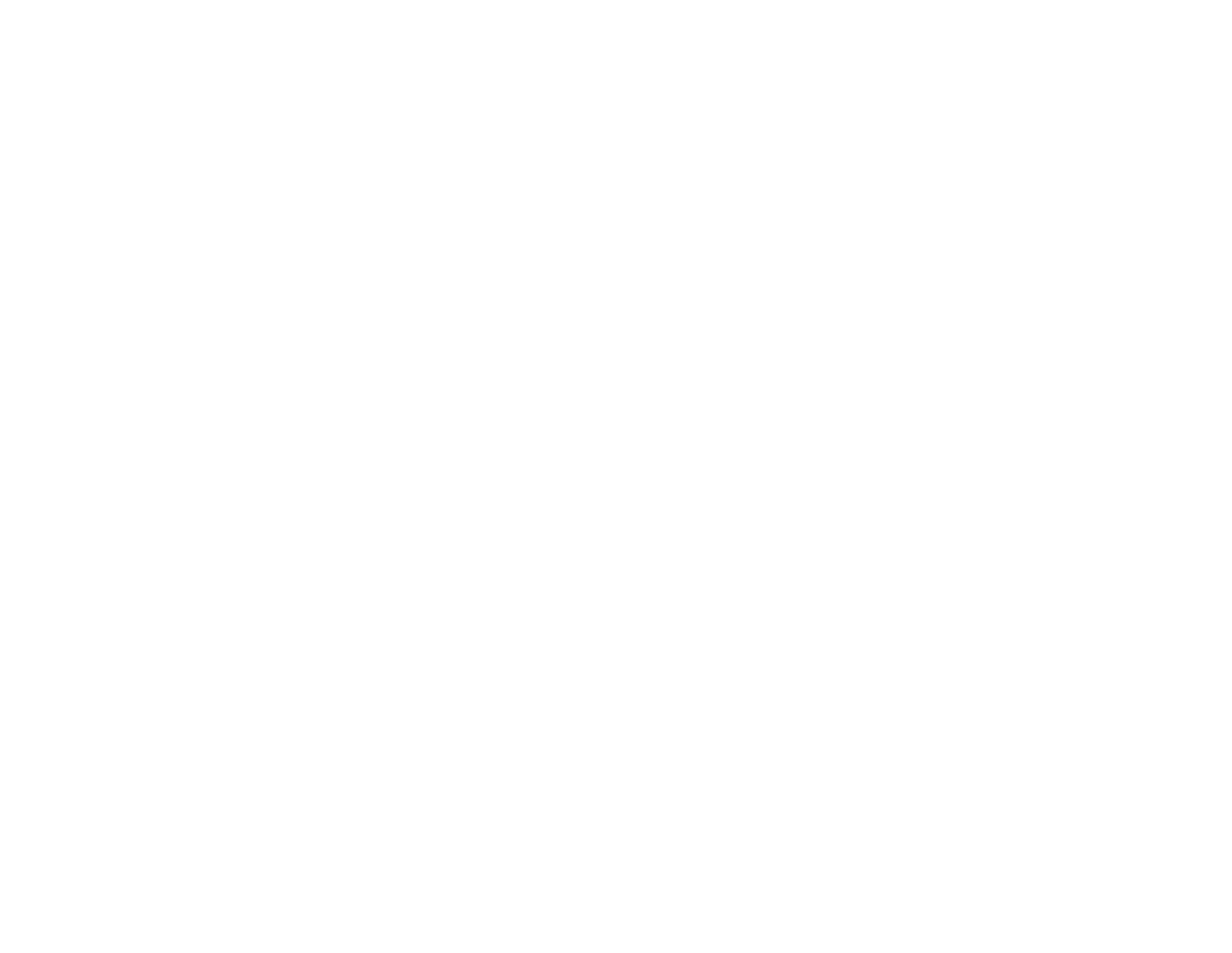Note: Please enter data for students who have graduated in year 2015-16 from your institute and got admitted in PG/PhD program of a top institution